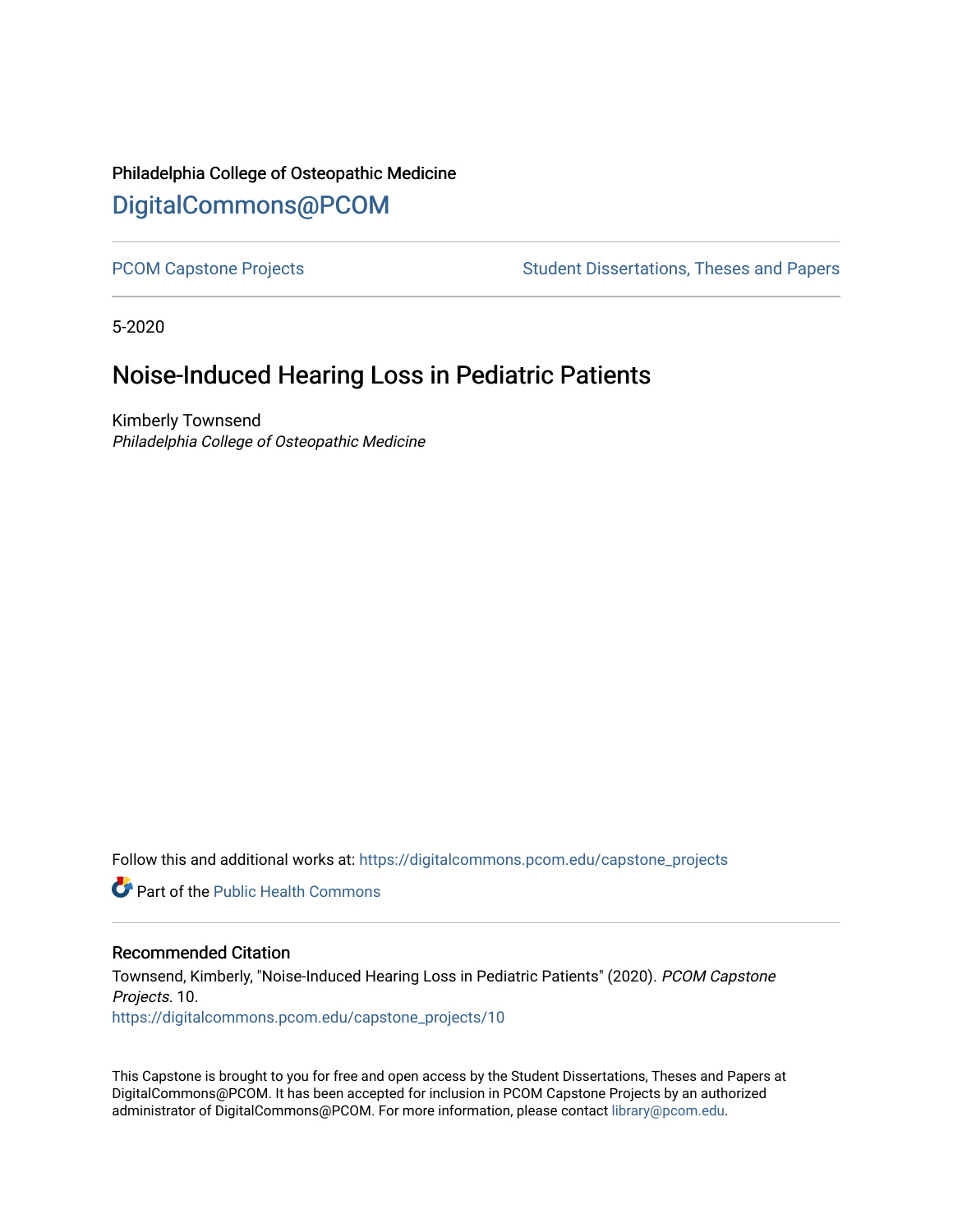Philadelphia College of Osteopathic Medicine Graduate Program in Biomedical Sciences School of Health Sciences

# **Noise-Induced Hearing Loss in Pediatric Patients**

A Capstone in Public Health Concentration by Kimberly Townsend Copyright 2020 Kimberly Townsend

Submitted in Partial Fulfillment of the Requirements for the Degree of Master of Science in Biomedical Sciences, Public Health Concentration

May 2020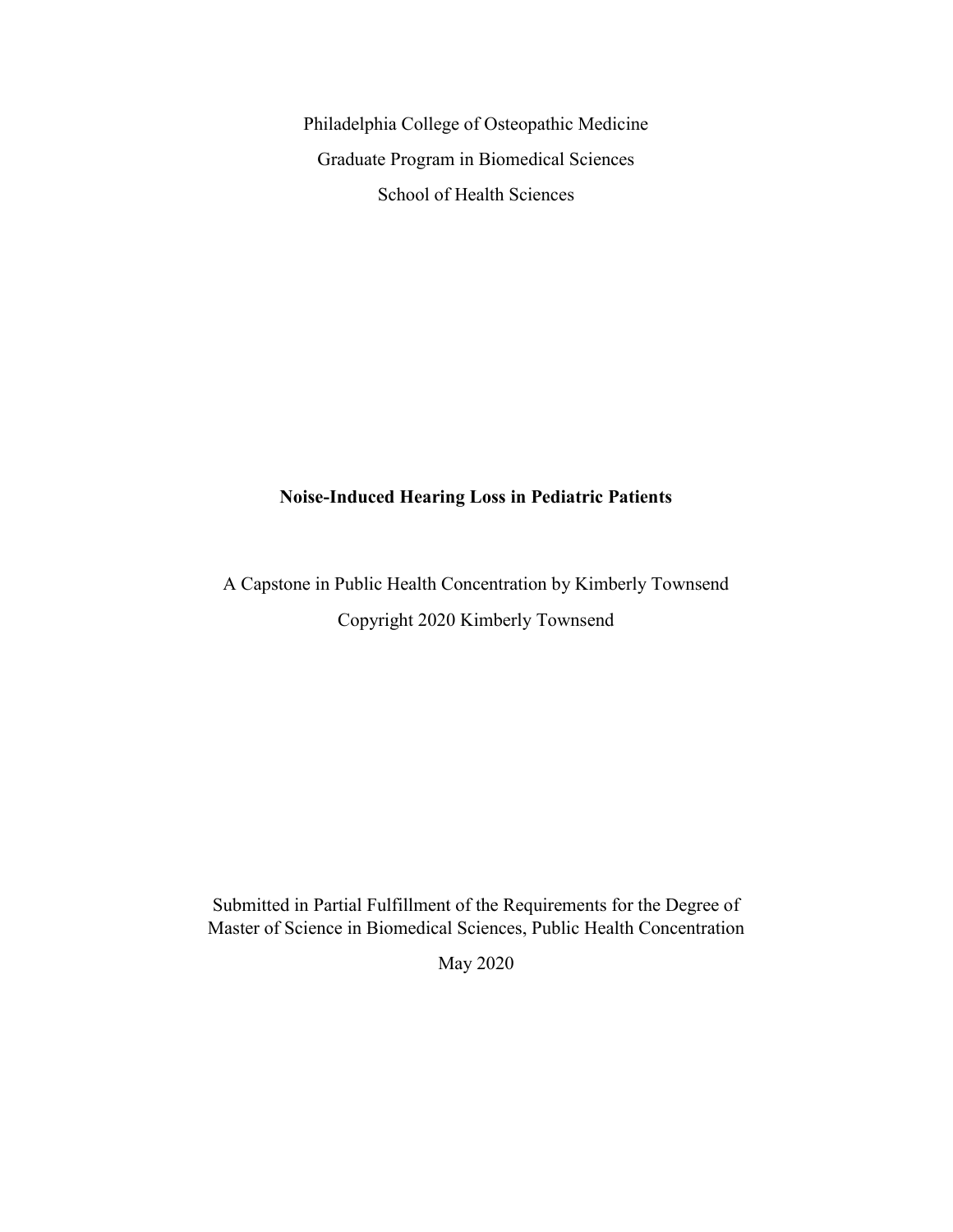#### **ABSTRACT**

The purpose of this study is to examine the hearing tests that are done in the schools in the Philadelphia School District; it will examine the frequencies that are tested, the follow-up procedures for a poor performance in the exam, what barriers exist to follow-up, and educational methods used to prevent excessive noise-level. A previous literature review found that excessive noise was a major cause of hearing loss among school-aged children, and hearing impairment is increasing as a result of voluntary exposure to loud noise (Henderson, Testa, & Hartnick, 2011). Karper (2014) found that teenagers are not being tested at the right frequencies, and Abbasi (2014) found that the screening questions available do not identify which teenagers are at risk for hearing loss. A literature search was done using PubMed using keywords, such as "noiseinduced hearing loss in pediatrics."

According to the Pennsylvania School Health Guidelines (2016), a student whose puretone threshold hearing test shows a level that is 30 dB or more for two or more tones in either one or both ears, or 35 dB or more for one tone in either ear, will be referred to the family's provider. If a student fails the hearing screen, a complete ear exam is recommended, and it is the family's responsibility to schedule this exam and follow up with the family's provider. This study looks into methods that will ensure proper testing and follow-up with the provider in the West Philadelphia area of the Philadelphia School District.

The expectation is that this study will evaluate the process of hearing screenings in schools in The City of Philadelphia, determine appropriate and effective methods of preventing noise-induced hearing loss, and find a way to ensure that all children get the follow-up care that they need. Collaboration between school officials, ENTs, pediatricians, and public health officials is necessary to properly address this problem.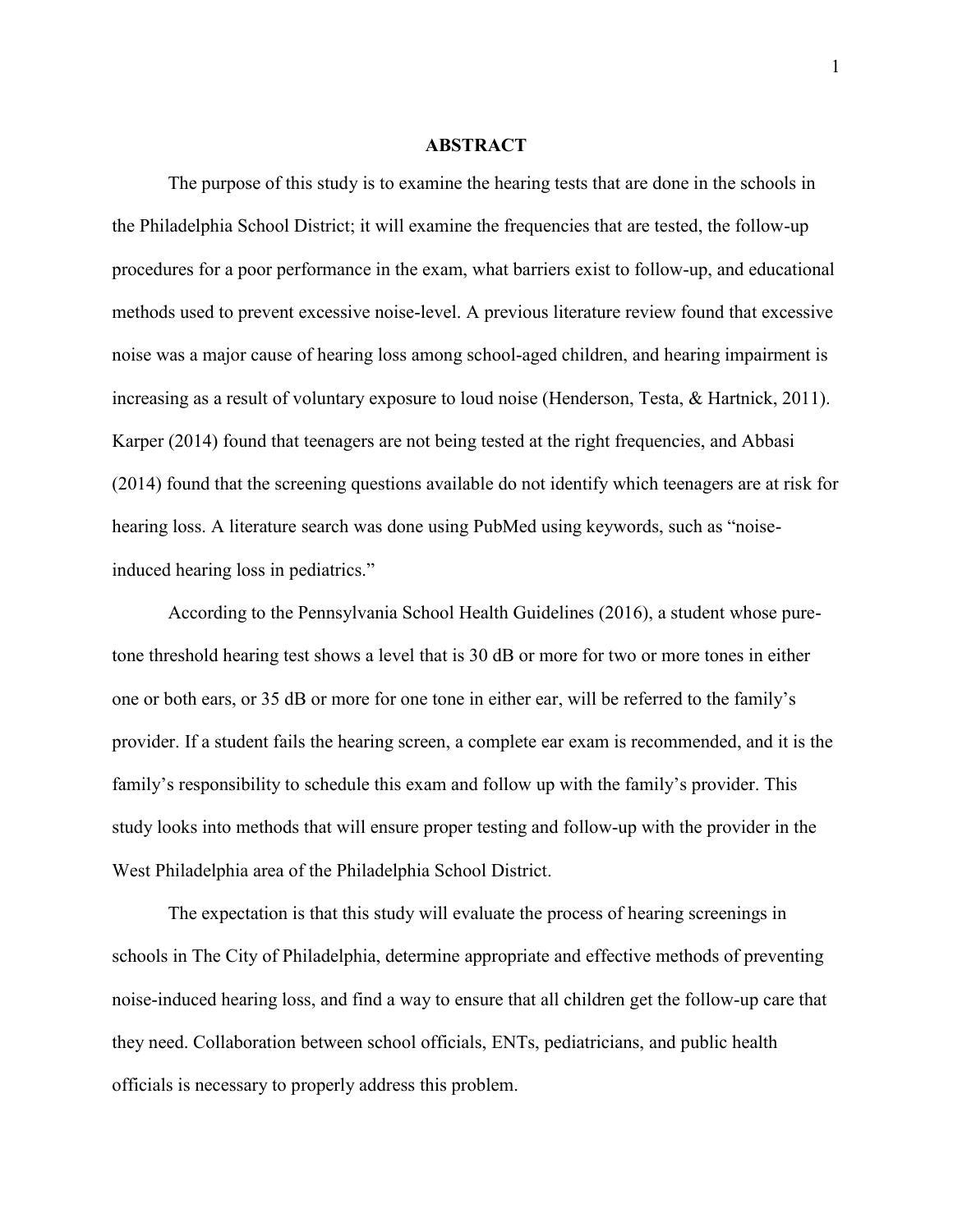# **BACKGROUND**

# **Anatomy of the Ear**

In order to understand how hearing tests are performed, it is important to understand how the ear works. There are three components to ear: the external ear, the middle ear, and the internal ear. The external ear can be examined using an otoscope, and includes the acoustic meatus and the tympanic membrane. The middle ear is the air-filled space in the temporal bone. It is located between the tympanic membrane laterally and the lateral wall of the internal ear medially. The middle ear includes the tympanic cavity and the epitympanic recess. The middle ear functions to transmit vibrations of the tympanic membrane across the cavity of the middle ear to the internal ear; it does so via three interconnected bones, the malleus, incus, and stapes. In the middle ear, the tensor tympani and stapedius contract in response to loud noises to reduce the force of vibrations and to prevent excessive oscillation, respectively. The internal ear consists of the bony labyrinth and the membranous labyrinth. The bony labyrinth contains the vestibule, semicircular canals, and the cochlea. The cochlea is involved in the process of hearing. The membranous labyrinth contains the semicircular ducts, the utricle, and the saccule, which are the organs of balance, as well as the cochlear duct, which is the organ of hearing (Drake, Vogl, & Mitchell, 2014)

The transmission of sound involves many steps, and includes all parts of the ear. Sound waves enter the external acoustic meatus and strike the tympanic membrane, moving it medially. Medial movement of the tympanic membrane causes movement of the malleus, incus, and stapes. Movement of the stapes moves the oval window medially. This completes the transfer of a large-amplitude, low-force, airborne wave that vibrates the tympanic membrane into a smallamplitude, high-force vibration of the oval window. This generates a wave in the fluid-filled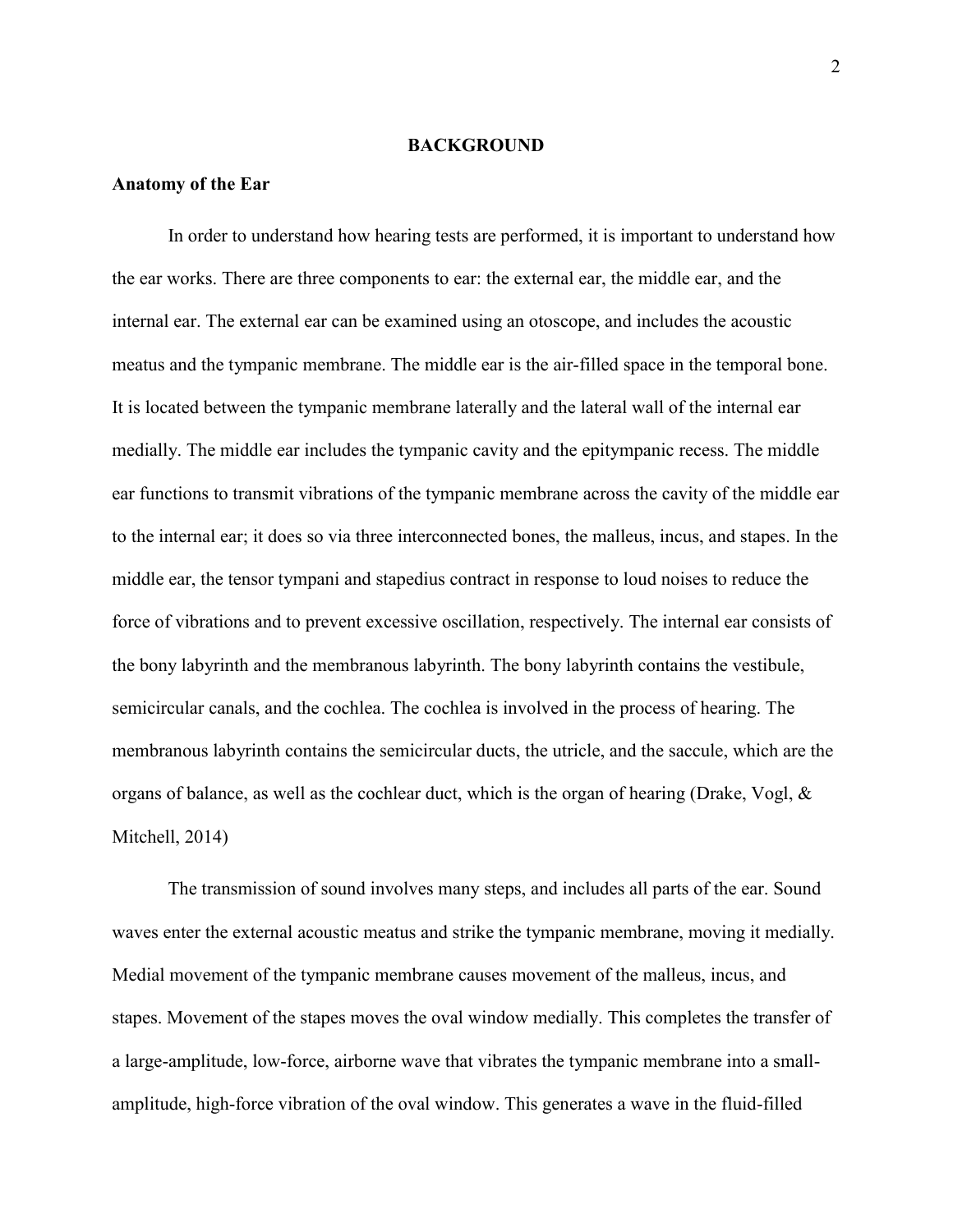scala vestibuli of the cochlea. This wave moves through the cochlea, causing an outward bulging of the secondary tympanic membrane that covers the round window at the lower end of the scala tympani. This causes the basilar membrane to vibrate, leading to stimulation of the receptor cells in the spiral organ. The receptor cells send impulses to the brain through the cochlear part of the vestibulocochlear nerve; this is where they are interpreted as sound. If the sounds are too loud and causes excessive movement of the tympanic membrane, the tensor tympanic muscle and/or the stapedius muscle contract to dampen the vibrations of the ossicles and decrease the force of the vibrations reaching the oval window.

#### **Noise-Induced Hearing Loss**

The traditional low pure-tone average for speech-affected frequencies calculated by averaging threshold in each ear at 0.5, 1, and 2 kHz and high pure-tone average by averaging the thresholds at 3, 4 and 6 kHz (Henderson, Testa, & Hartnick, 2011). Noise induced threshold shifts are defined by a distinct audiometric pattern. Initially, 3, 4 and 6 kHz are affected, but other frequencies become involved later. The criteria that describes the noise notch audiometric pattern include: (1) thresholds at 0.5 and 1 kHz of greater than or equal to 15 dB, (2) maximal threshold at 3, 4, or 6 kHz greater than or equal to 15 dB higher than the highest threshold for 0.5 and 1 kHz, and (3) threshold at 8 kHz greater than or equal to 10 dB lower than the maximal threshold for 3, 4, or 6 kHz (Henderson, Testa, & Hartnick, 2011).

Noise-induced hidden hearing loss refers to any functional impairment in subjects with noise exposing history but not permanent threshold shift (Shi, Chang, Li, Aiken, Liu, & Wang, 2016). Physiologically, the variations in auditory sensitivity after noise exposure are largely a result of the functional status of the outer hair cells in the cochlea. The outer hair cells provide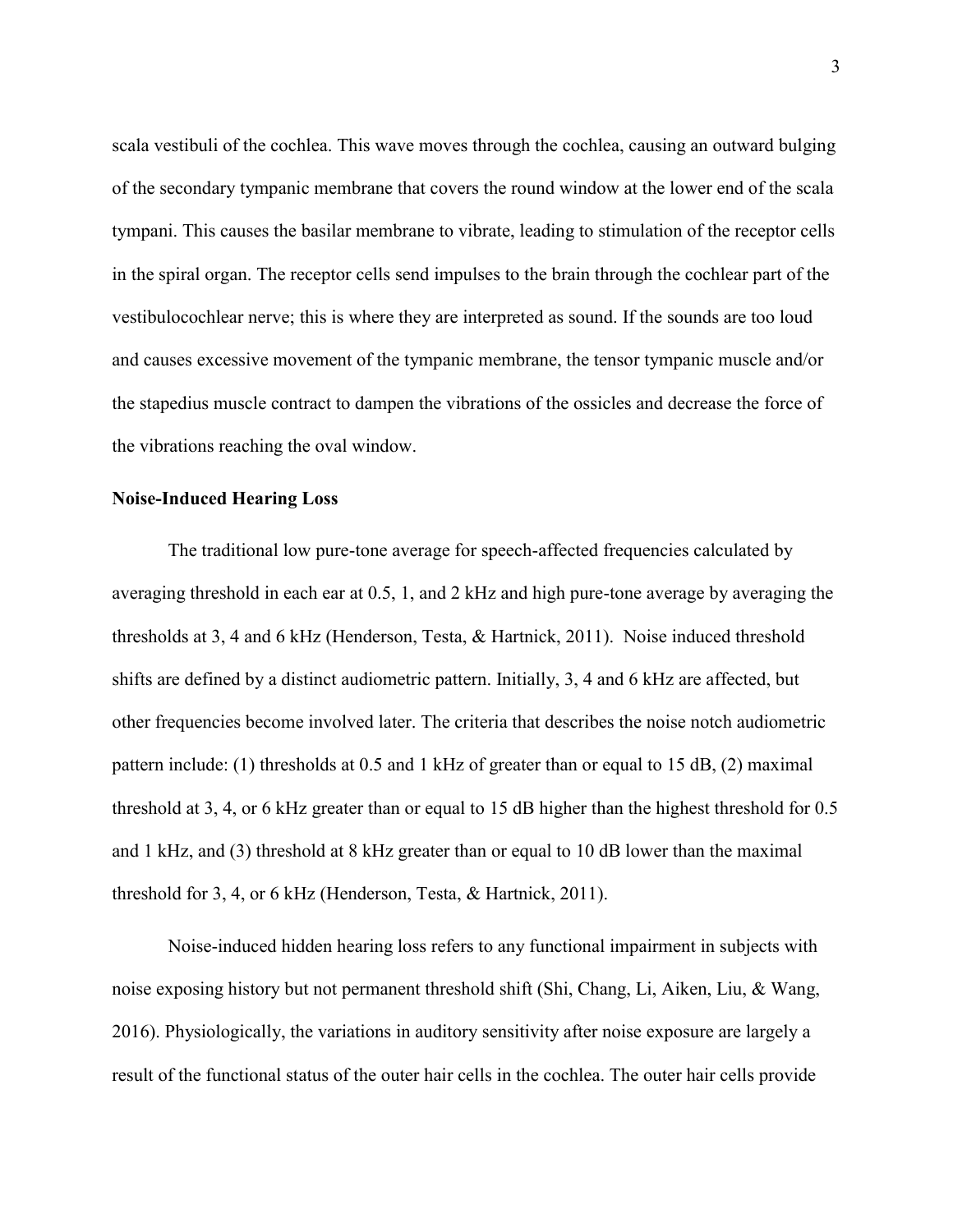the mechanical amplification of soft sounds. The synapse between the inner hair cells and the primary spiral ganglion neurons can also be damaged by noise. The disruption of these synapses can be permanent, which can result in degenerative death of spiral ganglion neurons (Shi et al., 2016). A permanent shift in hearing threshold does not always accompany this damage; therefore, it is likely to be missed in standard hearing assessments. This is why it is referred to as "noise induced hidden hearing loss." Noise induced hidden hearing loss manifests first as a reduced output of the auditory nerve at high sound levels, but it does not affect the hearing threshold.

Henderson, Testa, & Hartnick (2011) looked into the exposure to loud noise and music and the effect this has on noise induced threshold shifts in adolescents. It was found that the overall prevalence of exposure to loud noise or listening to music through headphones in the past 24 hours increased from 19.8% in 1988-1994 to 34.8% in 2005-2006. However, this increase was not associated with the prevalence of noise induced threshold shifts. There is a possibility that hearing damage from childhood noise exposure may not fully manifest by 19 years old. This delay may be due to the redundancy of the hair cells in the cochlea (Henderson, Testa, & Hartnick, 2011). Su and Chan (2017) found that, looking at the same surveys, the use of hearing protection declined. Hearing protection includes, but is not limited to, earplugs, semi-insert ear plus, and ear muffs (Canadian Centre for Occupational Health and Safety).

It is recommended that those using a standard personal music player and headphone combination should limit their listening to no more than 60% volume for 60 minutes or less for a CD player and 90 minutes or less at 80% volume for an MP3 player during any 24-hour period (Kenna, 2015). It is also recommended that sound-isolating ear phones be used in the presence of significant background noise. Most people are not aware of these recommendations and do not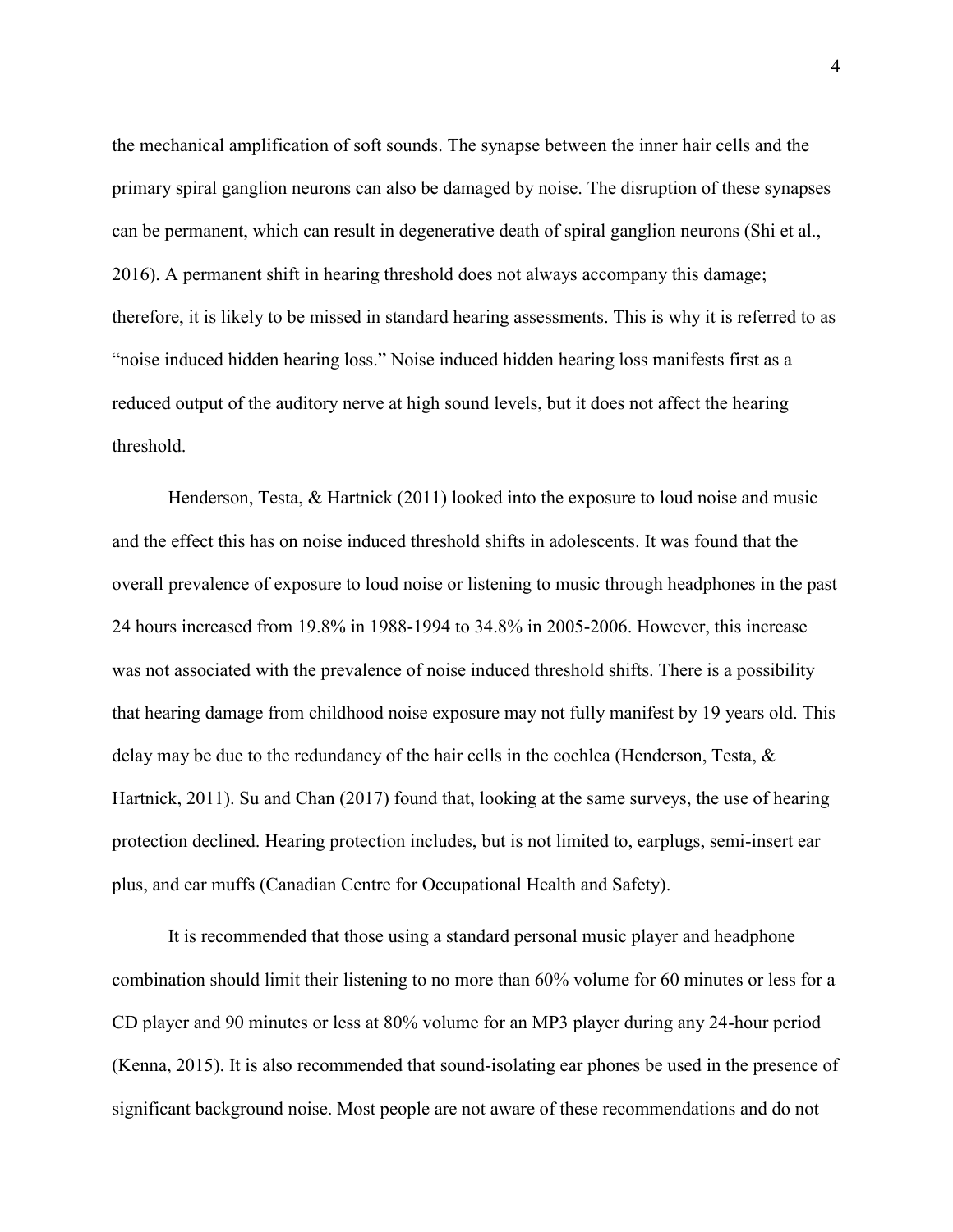adhere to them, putting them at risk of damaging the inner ear structures. Hearing loss, even mild, can negatively impact both educational outcomes and social functioning (Su & Chan, 2017). Analysis of the National Health and Nutrition Examination Surveys (NHANES) III and 2005-2006 found that male sex, a history of 3 or more ear infections, and lower socioeconomic status are risk factors for hearing loss. NHANES 2009-2010 found that participants with the lowest poverty income ratio were more likely to have hearing loss than those participants with high poverty income ratio**.**

## **Objective**

According to the 2010 Census, the population in West Philadelphia is 71.2% Black or African American, 17.4% white, 5.7% Asian, 3% Hispanic or Latino, and 2.2% mixed. Almost 75% of the population is of minority background, which is important as it was found that those of a minority backgrounds have a higher likelihood of hearing loss than non-Hispanic whites (Su & Chan, 2017). According to the 2019 US census, 24.3% of the population in Philadelphia is in poverty. Additionally, hearing loss can negatively impact children and adolescents. It is estimated that 30% of students with unilateral hearing loss and 37% of those with minimal sensorineural hearing loss will repeat a grade (Sekhar, Zalewski, Beiler, Czarnecki, Barr, King, Paul, 2016). Young students with mild hearing loss can also be misdiagnosed with attention deficit disorder, learning disabilities, and behavioral problems. The objective of this study was to analyze the methods of in-school hearing examinations and follow-up procedures. It is important to determine if the proper methods of testing are being utilized and what barriers may exist to follow-up. It is imperative to catch hearing loss early to prevent any adverse educational or social outcomes.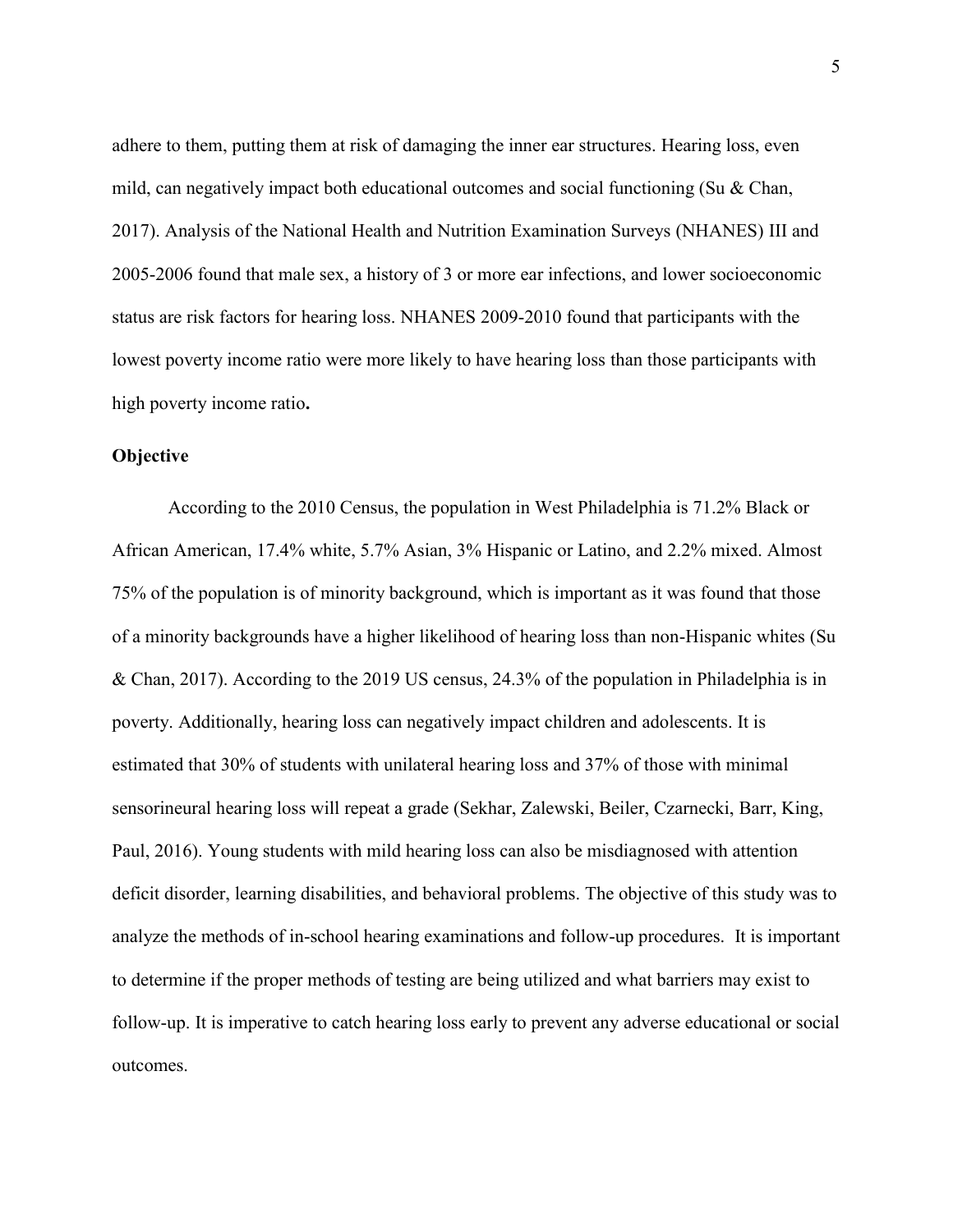#### **RESEARCH STRATEGIES**

## **Literature Review**

A literature review was done in order to determine the frequencies tested in schools and the accuracy of surveys given to patients and students. Additionally, current hearing tests policies in both Pennsylvania and Philadelphia specifically were evaluated, and were compared to the frequencies that are suggested for testing. The literature review will look for improvements that can be made to the hearing screen process. The researcher on several of the studies was contacted to consult on what methods would work in a lower income school district.

An IRB was prepared in order to send a questionnaire (Questionnaire 1) to Primary Care Physicians in the West Philadelphia Area. The questionnaire would be sent to the medical doctor and physicians at Children's Hospital of Philadelphia, Karabots location. The questionnaire included two questions: Do you get many referrals from school hearing screens, and what are the noise exposures in this area that you are the most worried about? This IRB has not yet been submitted however, a follow-up submission is planned for a later date and therefore, the questionnaire has not yet been sent out.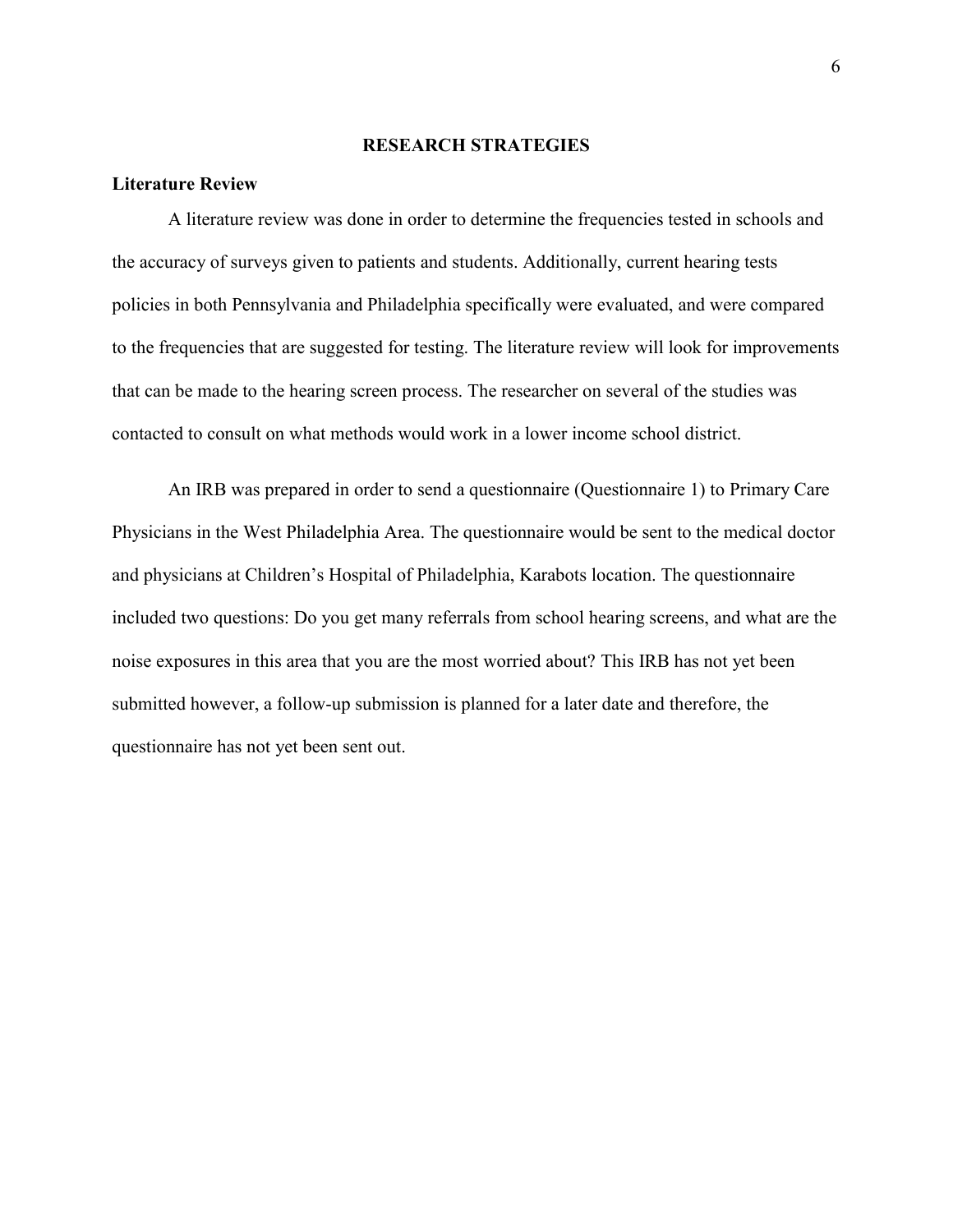#### **RESULTS AND DISCUSSION**

#### **Hearing Loss Prevalence and Long-Term Effects**

According to the WHO, "Some 1.1 billion teenagers and young adults are at risk of hearing loss due to the unsafe use of personal audio devices, including smartphones, and exposure to damaging levels of sound at noisy entertainment venues such as nightclubs, bars and sporting," (Lobarinas, Spankovich, & Le Prell, 2016). This is not surprising, as the number of youths using these devices has increased in the last decade. A form of hidden hearing loss can occur, and has been shown in animal models. The hearing loss can occur without hair cell loss. These studies found that our standard method of care, which is based on audiometric thresholds, is not likely to capture the early markers of potential hearing loss (Lobarinas, Spankovich, & Le Prell, 2016). Current methods of testing were evaluated and improvements to these will be suggested.

#### **Accuracy of Hearing Tests and Screenings**

The American Academy of Pediatrics currently recommends that objective hearing assessments be done as a newborn, and at the 4, 5, 6, 8, and 10-year health maintenance visits. At all the other visits, a risk assessment (*Bright Futures*) should be performed. However, it was found that these screening questions are inadequate. *Bright Futures* (Table 1) is a set of theorybased strategies, principles, and tools intended to improve children's health maintenance. *Bright Futures* is used to determine adolescent with "risk factors" for hearing loss. An increased risk for hearing loss is indicated by a positive response to three or more screening questions (Sekhar, Zalewski, King, & Paul, 2014). However, these questions have not been validated as useful in adolescents. Therefore, the usefulness of these screening questions to determine which adolescents are at higher risk is unknown. Hearing screening questions that were significantly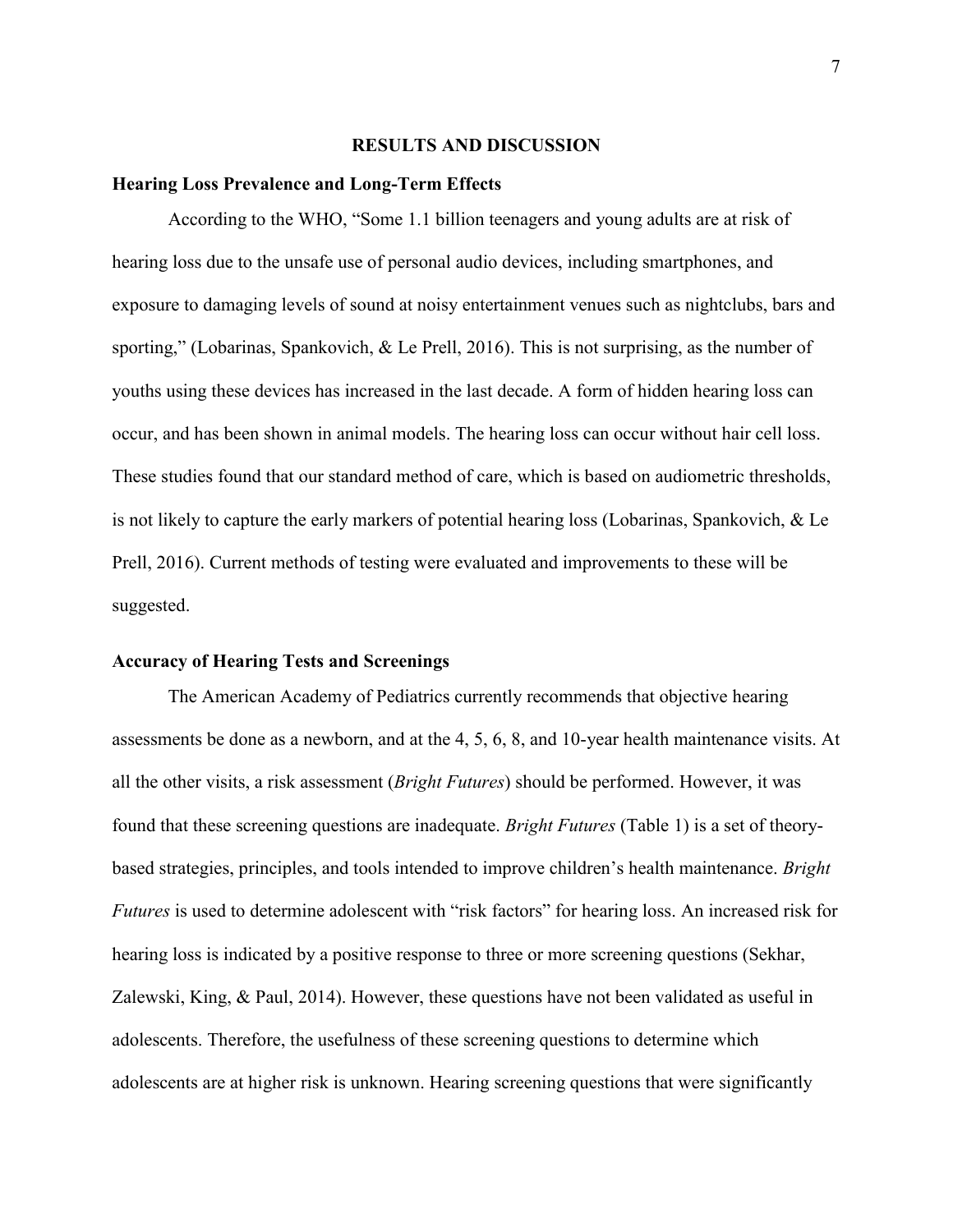associated with referral on the high-frequency screen did not emerge as significantly associated with referral on gold-standard testing in a sound treated booth (Sekhar, et al., 2014). Therefore, the screening questions do not accurately predict which students would be referred following a regular hearing exam.

One problem that has been constantly noted is that noise-related hearing loss is not seen immediately after exposure. Noise-related high-frequency hearing loss may not be recognized until it affects the speech-related frequencies (Sekhar, et al., 2014). Hearing exams should test the levels that are initially impacted in order to find the hearing loss as early as possible. Even mild hearing loss increases the likelihood of repeating a grade ten-fold. The best way to prevent negative outcomes in adolescents with high-frequency hearing loss is to identify it early.

An additional study was done to compare the sensitivity of Pennsylvania's school puretone hearing screen with a pure tone threshold screening test (Sekhar, Zalewski, Ghossaini, King, Rhoades, Czarnecki, Grounds, Deese, Barr & Paul, 2014). The pure-tone threshold screening test included high-frequency tests points, which may detect adolescent hearing loss. The Pennsylvania screening tests frequencies 250, 500, 1000, 2000, and 4000 Hz; the high-frequency screen tests frequencies 250, 500, 1000, 2000, 3000, 4000, 6000, and 8000 Hz. The study found that the current Pennsylvania hearing screens have low sensitivity for detection of adolescent hearing loss. Sensitivity refers to the percentage of true positives (Sekhar, et al., 2014). This means that the Pennsylvania hearing screen incorrectly labeled few students as positives for hearing loss. Adding the high-frequency test points to the current protocols, however, would most likely prove ineffective. Using threshold testing improved the sensitivity of the highfrequency screen, compared with the Pennsylvania screen. Additionally, screening at 20 dB of hearing level as opposed to 25 dB hearing level, along with the inclusion of 500 Hz in the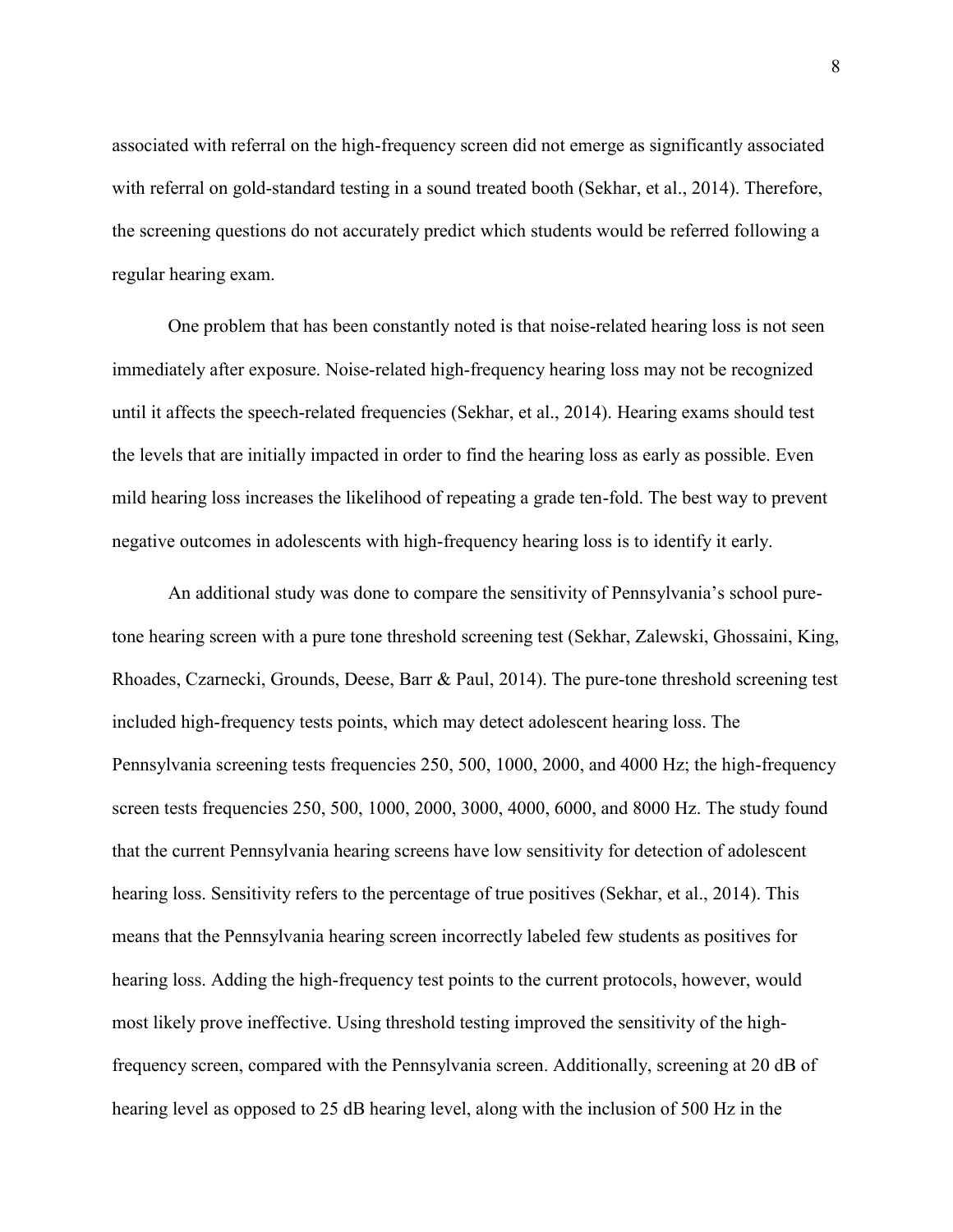screening protocol improved the sensitivity of adolescent hearing screenings (Sekhar, et al., 2014).

The high-frequency noise-induced hearing loss is often not noticed until it affects speech and communication. Progression of high-frequency noise-induced hearing loss is preventable, and the current test fails to identify the presence of it. The inclusion of new protocols will allow early detection of hearing loss in adolescents in exchange for a small additional time commitment. In order to avoid missing this morbidity, a new screening should have a high sensitivity (Sekhar, et al., 2014). The high-frequency used in the study fulfilled this criterion, with 100% sensitivity and 49% specificity. Specificity is the number of true negatives identified. Therefore, the screening incorrectly labeled more students as needing referral. Having a high number of false positives and a low number of true negatives will lead to more referrals. However, this is a small price to pay when compared with the positive impact that early detection could have on the adolescents' lives.

## **Hearing Test Policies in Pennsylvania**

Each state, and subsequent school districts within the states, have different procedures for hearing screening exams. In Pennsylvania, the testing room should be selected based on its quietness: a tester should be able to hear frequencies 250, 500, 1000, 2000, 4000, and 8000 Hz at 20 dB in one ear with both headphones on (Pennsylvania School Health Guidelines, 2016). An audiometer should be used and calibration of the audiometer should be done annually. During the test, the tone should be held for about two to four seconds. In order to avoid the detection of a pattern to the tones, the tester should vary the intervals between and the lengths of the tones. In Pennsylvania, a Sweep Check Test Procedure should be performed, and a Pure-Tone Threshold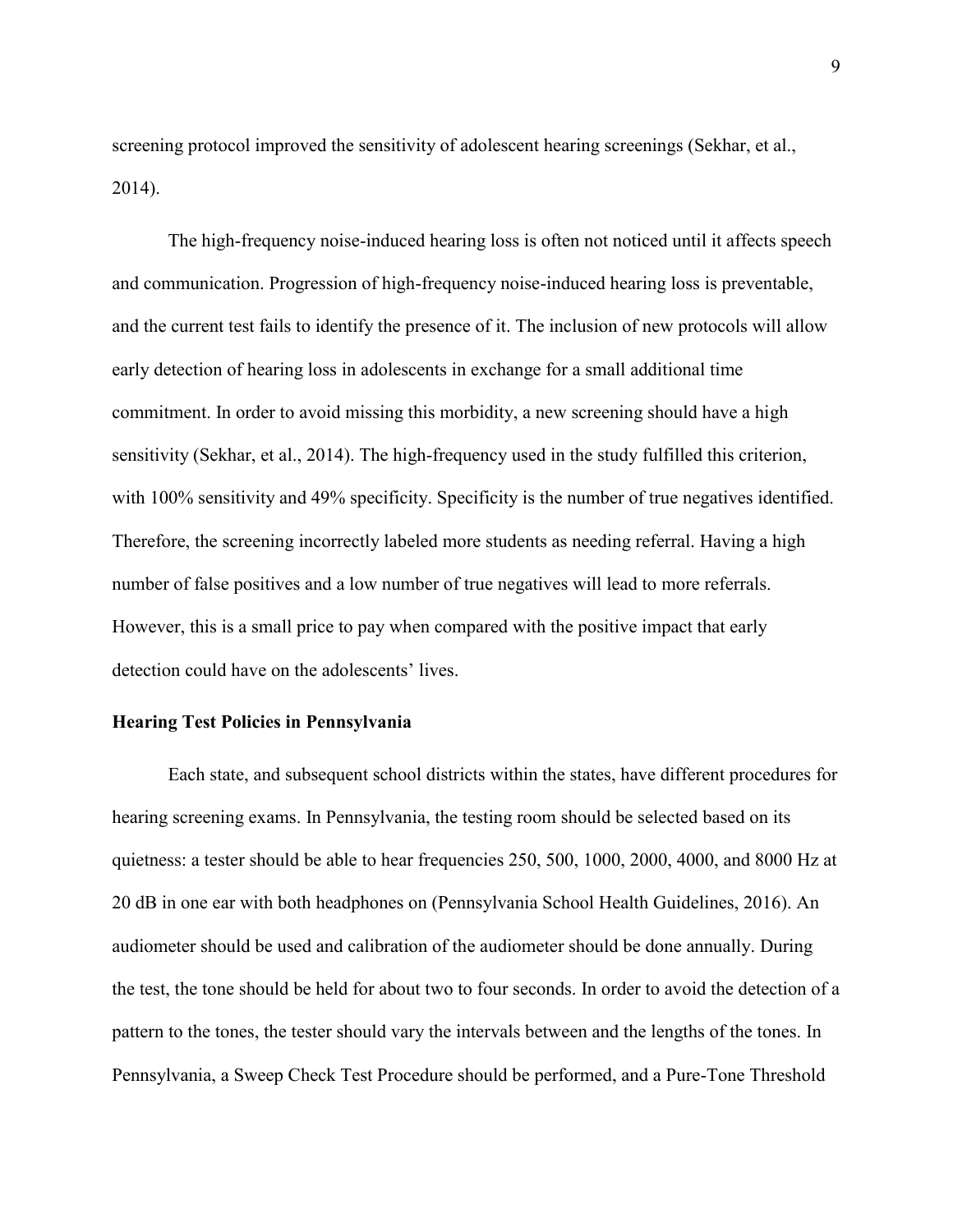Hearing Testing Procedure may be done if required (Pennsylvania School Health Guidelines, 2016).

A Sweep Check Test, or Rapid Hearing Screening, is performed first. For this test, the frequency should be set to 1000 Hz and the decibels to 55 dB. The tone should be turned "on" briefly and then "off." After a response from the student, the decibels should be reduced to 40 dB; the tone should be tested once. Then, the decibels should be reduced to 25 dB, and this tone should be tested (Pennsylvania School Health Guidelines, 2016). For the rest of the test, set the decibels to 25 dB. The tester should change the frequency to 2000, 4000, then to 250 and 500 Hz, respectively, and test this tone. This should be repeated in the other ear as well. If a child does not hear two or more tones at 25 dB in one or both ears, he or she should be given a threshold test that day or within one month (Pennsylvania School Health Guidelines, 2016).

The Pure-Tone Threshold Hearing Testing Procedure will be done only if required based on the results of the Sweep Check Test. The frequency should be set to 1000 Hz and the decibels to 50 dB. The tone should be turned "on" briefly, then "off." If the student hears this tone, the decibels should be set at 40dB, and repeat this procedure, decreasing the decibels by 10 dB steps until the student no longer indicates that they hear the tone (Pennsylvania School Health Guidelines, 2016). Then, increase the decibels by 5 dB steps until the student does hear the tone again. Alternately, decrease and increase the tone in 5 dB steps for frequencies 1000, 2000, 4000, and 8000, then to 250, 500 Hz until the point or level below which they cannot hear is determined. Repeat this procedure in the other ear. If a student shows a hearing level of 30 dB or more for two or more tones in one or both eats, or 35 dB or more for one tone in either ear, shall be referred to the family's provider or usual source of care for a complete ear examination (Pennsylvania School Health Guidelines, 2016). A complete ear examination refers to otologic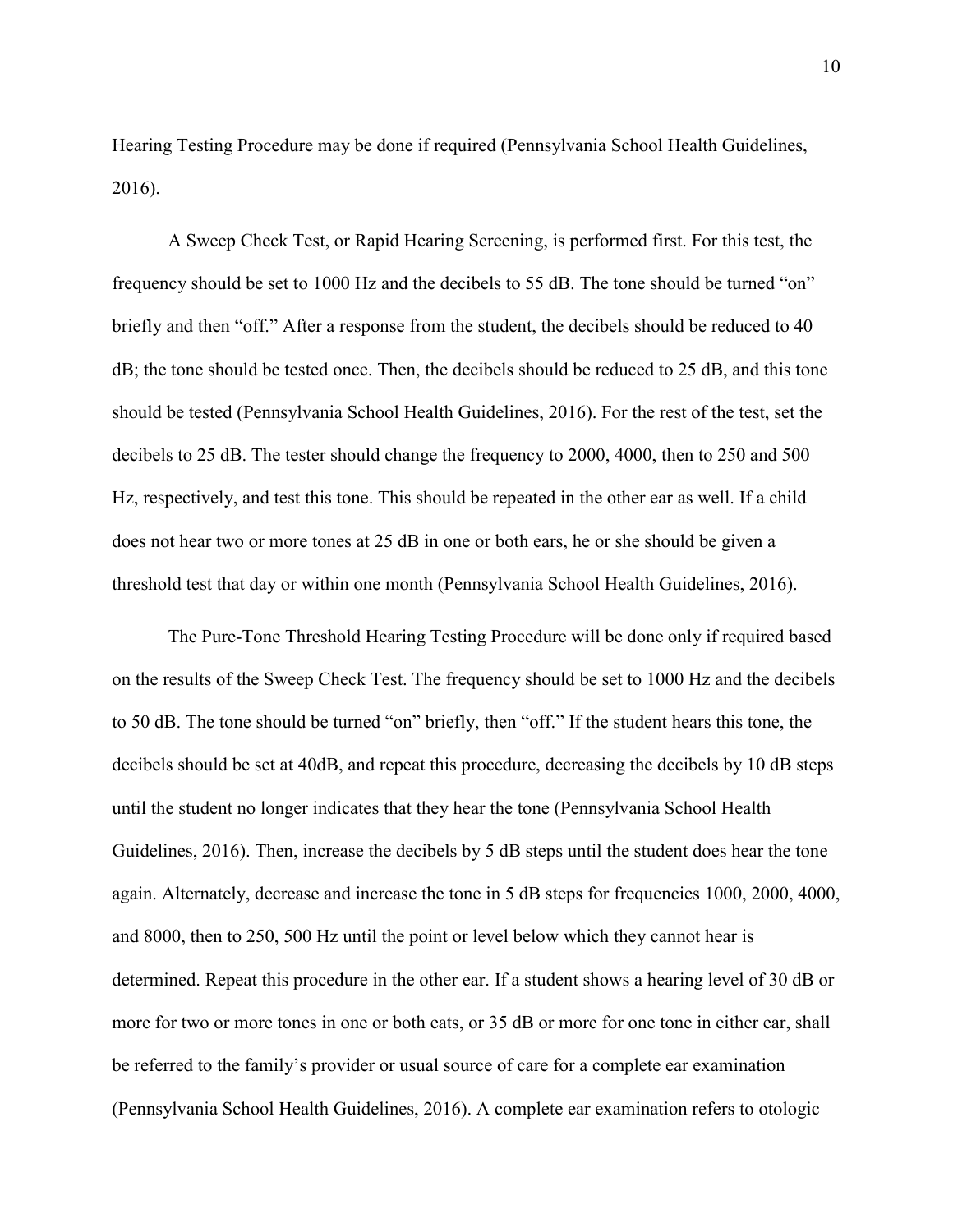assessment and audiometric tests. It is the responsibility of the family to arrange this ear examination. The results of the screening should be recorded on the student's School Health Record and the Parent/Guardian Notification form.

#### **School District of Philadelphia**

The School District of Philadelphia follows the requirements of the Pennsylvania Public School Code. This requires that school nurses perform health screenings. These screenings include growth screening, vision screening, hearing screening, and scoliosis screening. The Hearing Screening is required specifically for Grades K, 1, 2, 3, 7, and 11 (*Mandated health screenings.* 2018).

# **Improvements**

Preventive care services should include an objective hearing screen for all adolescents (Sekhar, et al., 2014). This could improve the screening process and better identify adolescents who are at higher risk of hearing loss. Pennsylvania school nurses are required to conduct threshold testing after the initial hearing screen referral; therefore, they should be familiar with the threshold testing procedure. Although the high-frequency screen is twice as long as the Pennsylvania hearing screen currently in place, time can be saved by removing the lower frequency test points for adolescent hearing screening (Sekhar, et al., 2014). Another option for schools is the portable testing centers that have been used in previous studies. Using the portable testing centers helps to control for outside noise during the hearing screening. This would make the hearing screening more accurate. However, the portable testing centers are expensive. In a low-income neighborhood, these expensive testing centers may not be available.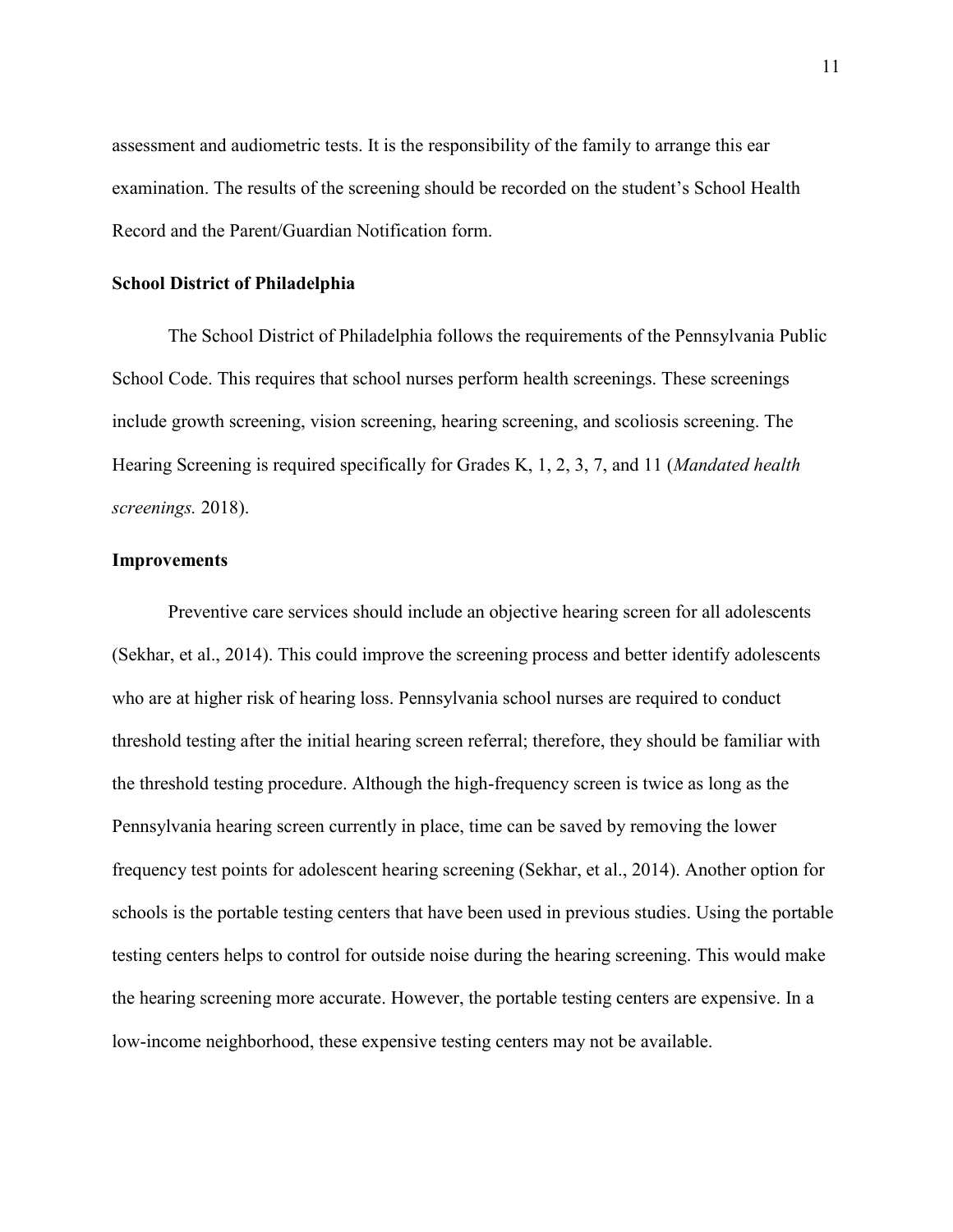Additionally, there are audiometric technician certification programs that are available. School nurses and other school personnel could take these programs to improve the test quality and validity. It could also allow the school personnel to have a better understanding of the importance of the hearing screening. This will allow them to emphasize this to the students and the parents. Training more school personnel could also decrease the amount of time that nurses must devote to hearing screens in particular. The importance of the hearing screening should be emphasized to school personnel and to the students. It may be of use to give the students and parents information on the impact of hearing loss could have on academics.

Although there are ways to prevent noise-induced hearing loss, many of these options are too expensive for people of lower income. For example, the new AirPods are noise-cancelling; however, these cost \$250. Over the ear noise-cancelling headphones of good quality usually cost over \$50. For those of lower income, this is simply not a possibility. Additionally, a new analysis done by The Wirecutter found that half of 30 sets of children's headphones do not restrict volume to the promised limit (Saint Louis, 2016). Even more concerning, is that the worst headphones produced sound that was so loud that it could be hazardous to ears in a manner of minutes.

An editor at The Wirecutter was able to recommend a few headphones to parents that were would both limit volume and cancel outside noise (Saint Louis, 2016). Two Bluetooth models identified were JLab JBuddies Studio headphones and Puro BT2200. JLab JBuddies Studio headphones cost \$29.99 and Puro BT2200 headphones cost \$99.99. Of the headphones tested, only four of the thirty blocked sound similar to that in a car or on an airplane (Saint Louis, 2016). These include Eytmotic ETY Kids 3, Puro IEM200, Direct Sound YourTones, and Nabi . The prices of these vary: Eytmotic ETY Kids 3 headphones cost \$49, Puro IEM200 headphones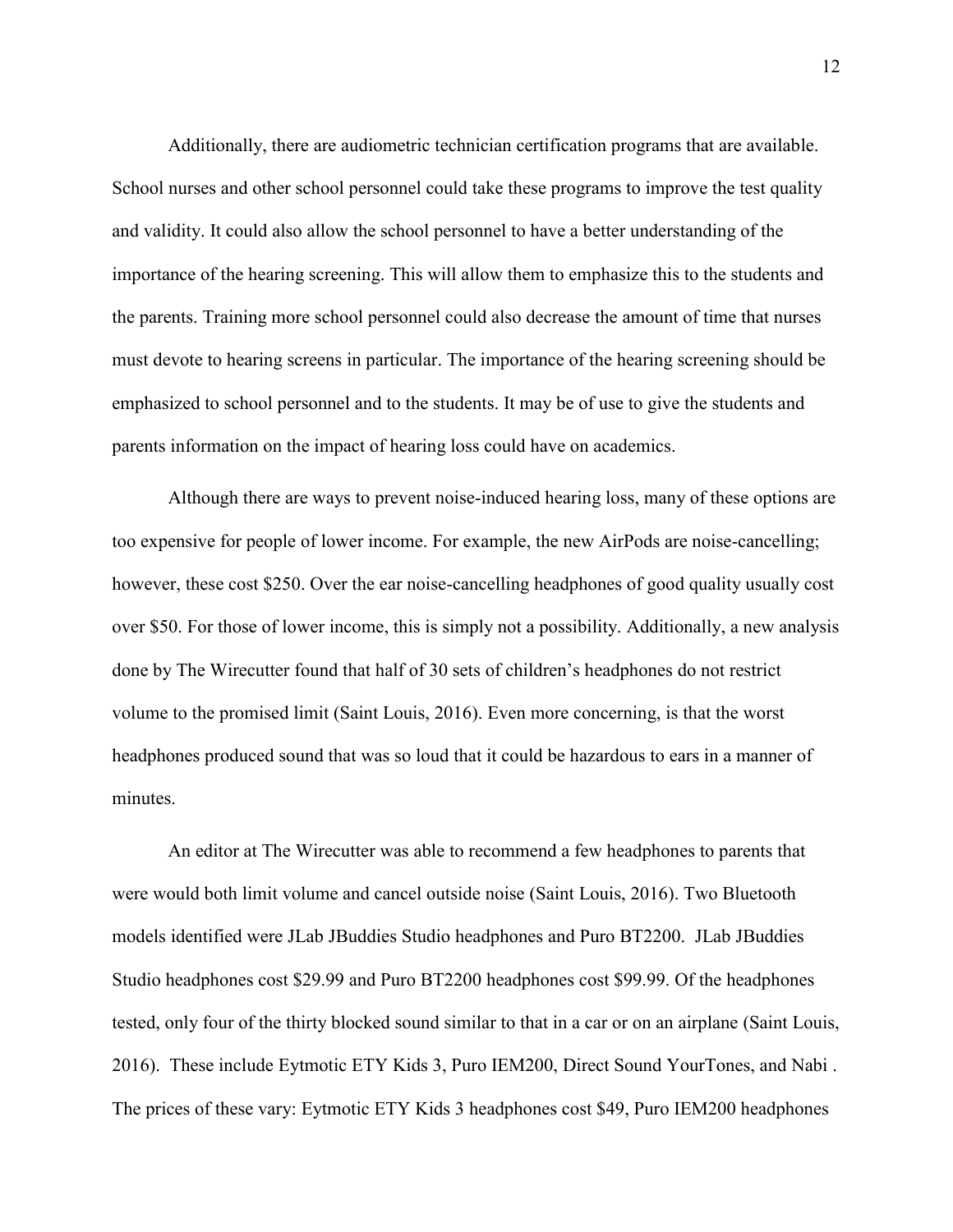cost \$29.99, Direct Sound YourTones headphones cost \$119.95, and Nabi headphones cost \$69.99 It is recommended that parents spend the money on the headphones that truly work.

# **RECOMMENDATIONS FOR FUTURE STUDIES**

Future studies should look into the best quality noise-cancelling headphones that could be used and ways to make these more affordable. Additionally, creating an informative program that parents and students could attend during the school year. The program could include information on what the results of hearing screens actually means, the importance of these hearing screens, and how hearing loss can impact the student's performance and future. Often, with high frequency hearing loss, children do not notice that their hearing is impacted. As a result, they will continue to have exposure to the noise that is problematic until it impacts their speech and academics. Additionally, children of this age may not desire to wear a hearing aid. A program such as this one may be able to show students and parents how important it is to follow up and to protect themselves from excessive noise exposure.

Additionally, further follow-up should be done with the Pennsylvania Department of Health, as well as with school nurses. The Department of Health is aware of the importance of adding higher frequencies to the hearing screenings, but updates have been made to the guidelines yet. The American Academy of Pediatrics has updated their hearing screening recommendations. Providing additional information to the Department of Health may be able to push the changes to be made. This is especially important due to the impact that hearing loss may have on the education of students in Pennsylvania.

Finally, the questionnaire prepared for this study could be sent out with the approval of the IRB. The results of this questionnaire are expected to give a deeper understanding of the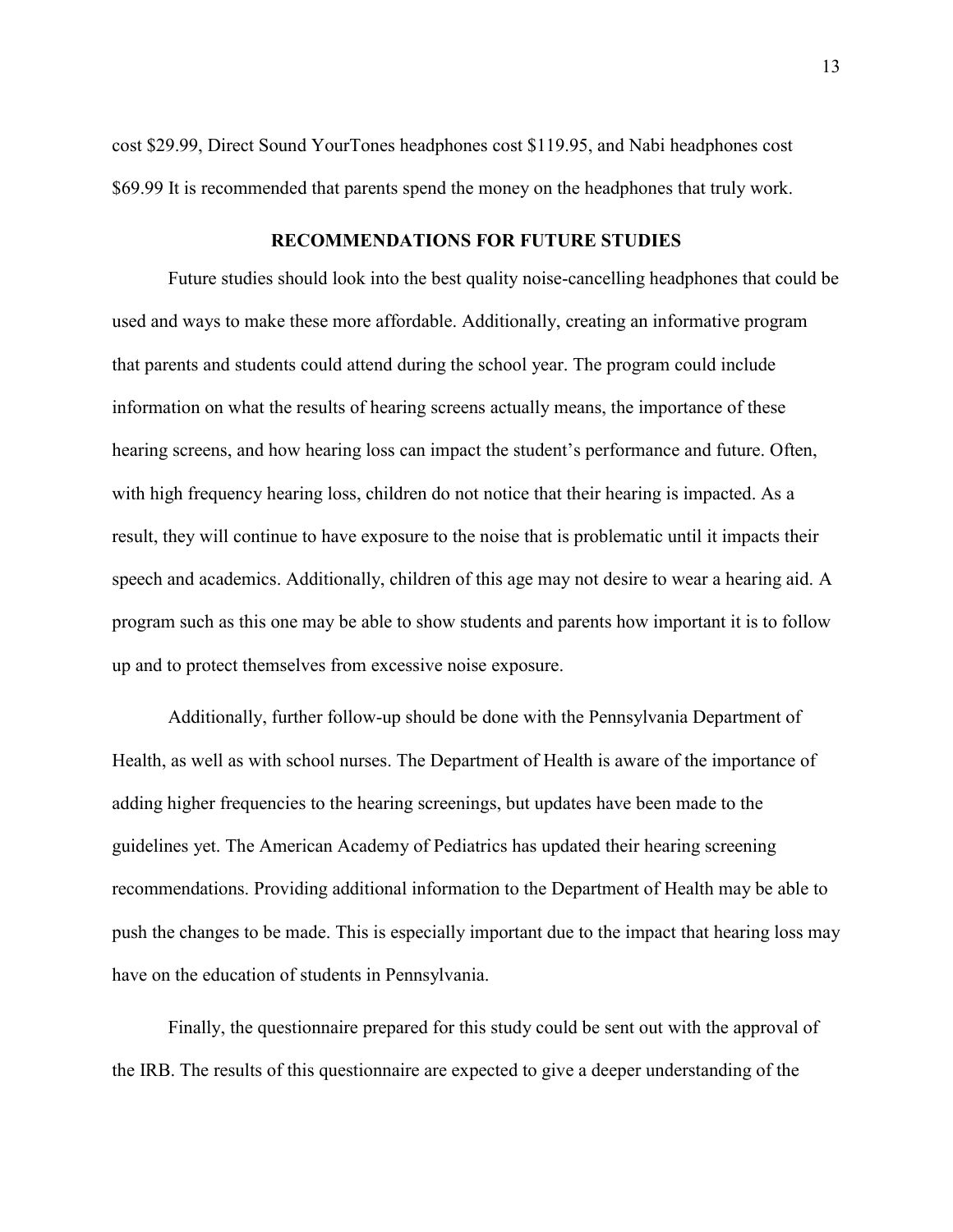problem specific to West Philadelphia. For example, after speaking with a physician practicing in a rural area, they found that gunshots are a concern. The children in rural areas were going on hunting expeditions with families. Following the review of the risks for West Philadelphia children, it would be expected that more protocols and suggestions can be put into place that are specific to children in West Philadelphia.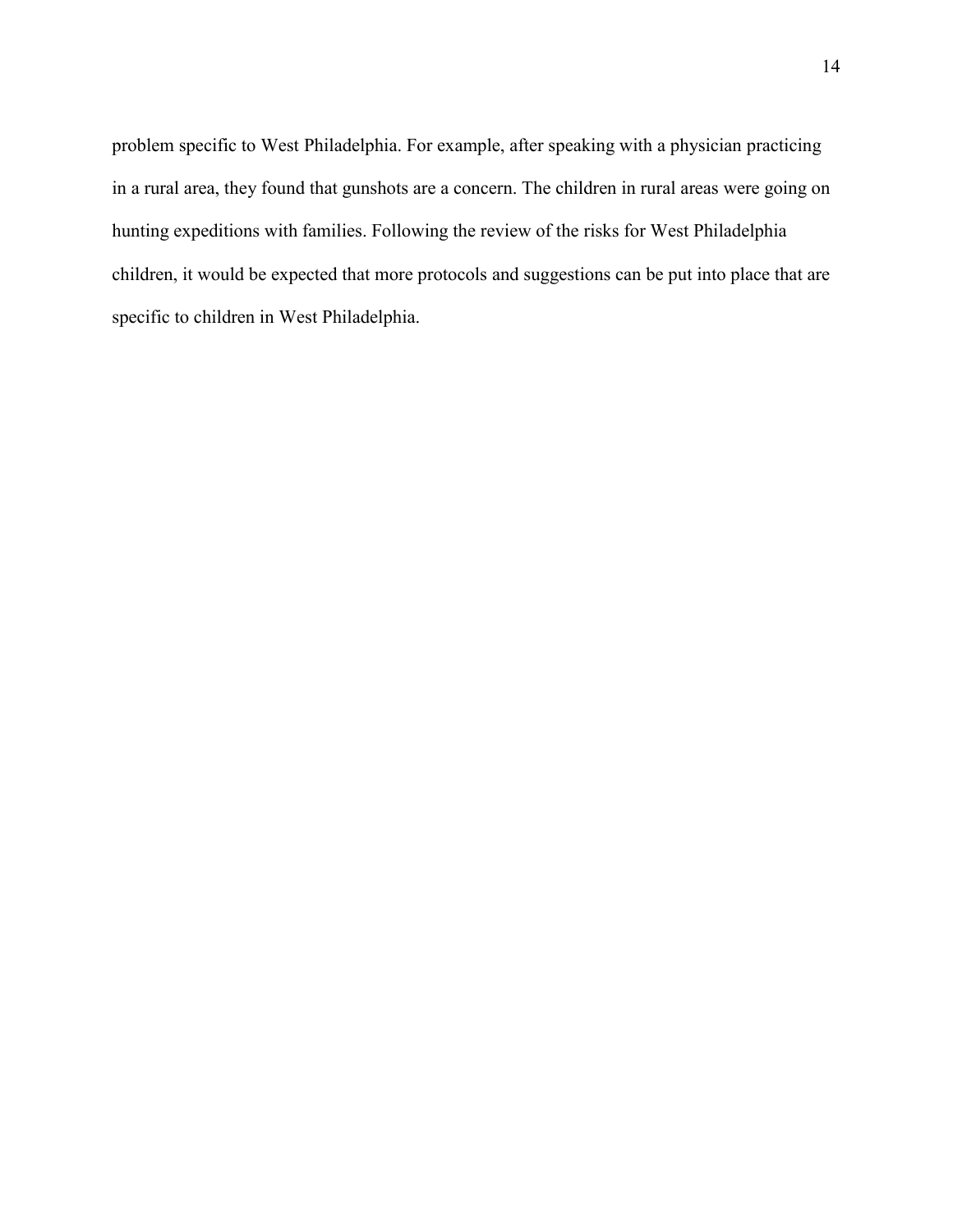**REFERENCES** 

- Henderson, E., Testa, M. A., & Hartnick, C. (2011). Prevalence of noise-induced hearingthreshold shifts and hearing loss among US youths. *Pediatrics, 127*(1), e39-e46. doi:10.1542/peds.2010-0926
- Hearing loss; school hearing tests do not detect noise exposure hearing loss.(2014, Apr 12,). *Pediatrics Week,* pp. 75. Retrieved from News PRO database. Retrieved from <https://search.proquest.com/docview/1512375130> [Karper (2014)]
- Screening questions fail to identify teens at risk for hearing loss.(2014, Nov 16,). *NewsRx Health & Science,* pp. 113. [Abbasi (2014)]
- Pennsylvania School Health Guidelines. (2016). *Procedure for conducting hearing screening.*[https://www.health.pa.gov/topics/Documents/School%20Health/FINAL%20Heari](https://www.health.pa.gov/topics/Documents/School%20Health/FINAL%20Hearing%20Screening%20Procedure%20April%202016.pdf) [ng%20Screening%20Procedure%20April%202016.pdf](https://www.health.pa.gov/topics/Documents/School%20Health/FINAL%20Hearing%20Screening%20Procedure%20April%202016.pdf)
- Drake, R. L., Vogl, A. W., & Mitchell, A. W. M. (2014). *Gray's anatomy for students* (3rd ed.) Churchill Livingstone Elsevier.
- Shi, L., Chang, Y., Li, X., Aiken, S., Liu, L., & Wang, J. (2016). Cochlear synaptopathy and noise-induced hidden hearing loss.*Neural Plasticity, 2016*, 6143164-9. doi:10.1155/2016/6143164
- Su, B. M., & Chan, D. K. (2017). Prevalence of hearing loss in US children and adolescents: Findings from NHANES 1988-2010.*JAMA Otolaryngology–Head & Neck Surgery, 143*(9), 920-927. doi:10.1001/jamaoto.2017.0953
- *Canadian centre for occupational health and safety*  [https://www.ccohs.ca/oshanswers/prevention/ppe/ear\\_prot.html](https://www.ccohs.ca/oshanswers/prevention/ppe/ear_prot.html)
- Kenna, Margaret A., MD, MPH. (2015). Acquired hearing loss in children. *Otolaryngologic Clinics of North America, The, 48*(6), 933-953. doi:10.1016/j.otc.2015.07.011

*West Philadelphia Census* 

*Statistics .* (2010). <https://westphillyhistory.archives.upenn.edu/statistics/census/2010> *QuickFacts Philadelphia County,* 

*Pennsylvania .* (2019). <https://www.census.gov/quickfacts/philadelphiacountypennsylvania?>

- Sekhar, Deepa L., MD, MSc, Zalewski, T. R., PhD, Beiler, J. S., MPH, Czarnecki, B., AuD, Barr, A. L., AuD, King, T. S., PhD, et al. (2016). The sensitivity of adolescent school-based hearing screens is significantly improved by adding high frequencies . *The Journal of School Nursing, 32(6)*, 416-422.
- Lobarinas, E., Spankovich, C., & Le Prell, C. G. (2016). Evidence of "hidden hearing loss" following noise exposures that produce robust TTS and ABR wave-I amplitude reductions. *Hearing Research, 349*
- *Mandated health screenings.* (2018). [https://www.philasd.org/studenthealth/student](https://www.philasd.org/studenthealth/student-health/mandated-screenings/)[health/mandated-screenings/](https://www.philasd.org/studenthealth/student-health/mandated-screenings/)
- Sekhar, D. L., Zalewski, T. R., King, T. S., & Paul, I. M. (2014). Current office-based hearing screening questions fail to identify adolescents at risk for hearing loss. *Journal of Medical Screening, 21*(4), 172-179. doi:10.1177/0969141314551850
- Sekhar, D. L., Zalewski, T. R., Ghossaini, S. N., King, T. S., Rhoades, J. A., Czarnecki, B., et al. (2014). Pilot study of a high-frequency school-based hearing screen to detect adolescent hearing loss. *Journal of Medical Screening, 21*(1), 18-23. doi:10.1177/0969141314524565
- Saint Louis, C. (2016, Dec 6,). Children's headphones may carry risk of hearing loss. Retrieved from <https://www.nytimes.com/2016/12/06/health/headphones-hearing-loss-kids.html>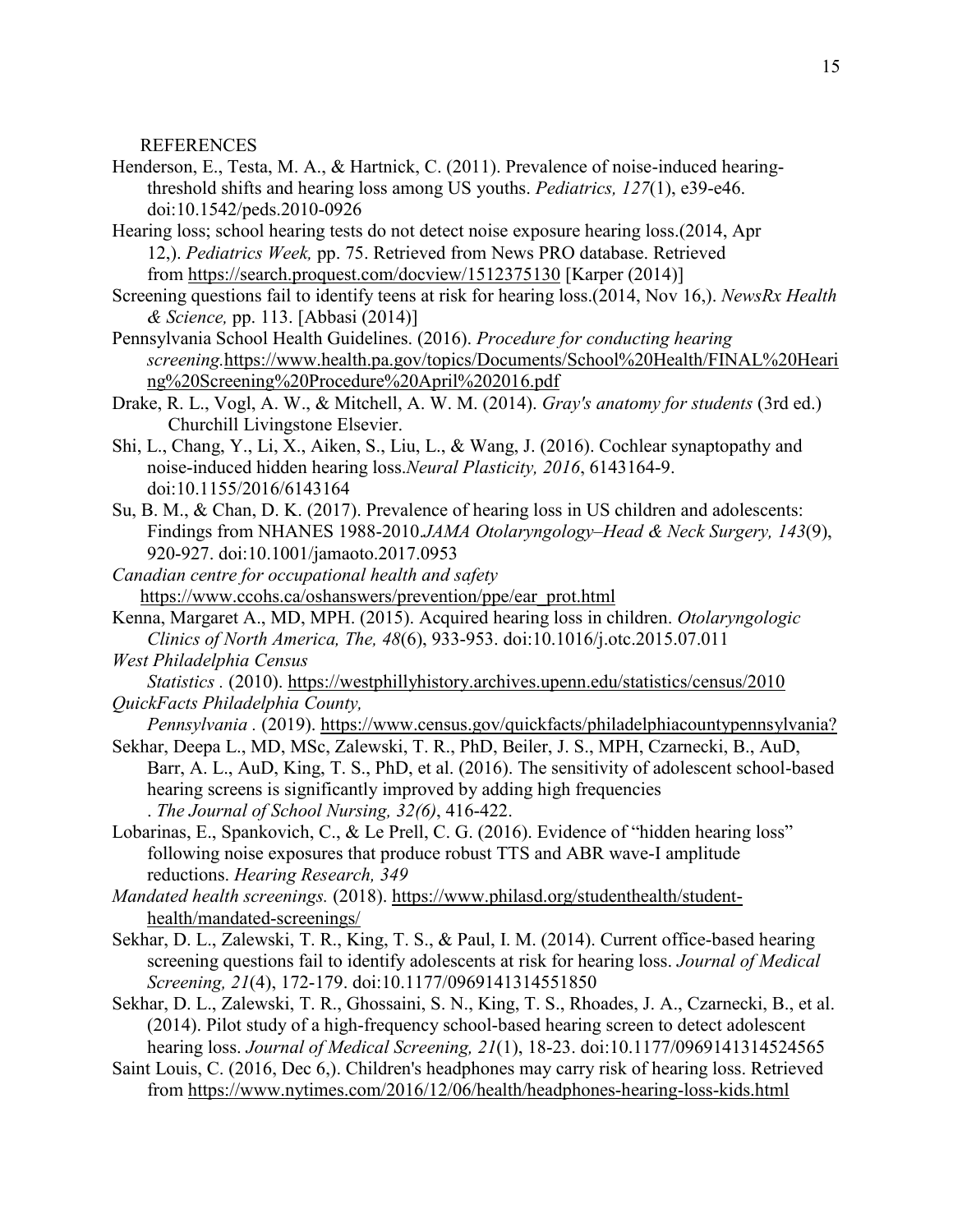# **APPENDIX**

Questionnaire 1 CHOP Karabots 4835 Market Street Philadelphia, PA 19139

Attn: Medical Director and Physicians,

My name is Kimberly Townsend and I am a Master of Biomedical Sciences student at Philadelphia College of Osteopathic Medicine. For my capstone project I am examining noiseinduced hearing loss in children and adolescents. I am looking at the West Philadelphia area specifically for two pieces of information.

1. Do you get many referrals from school hearing screens?

2. What are the noise exposures in this area that you are the most worried about? Please let me know if you have this information.

Thank you, Kimberly Townsend Kt250357@pcom.edu